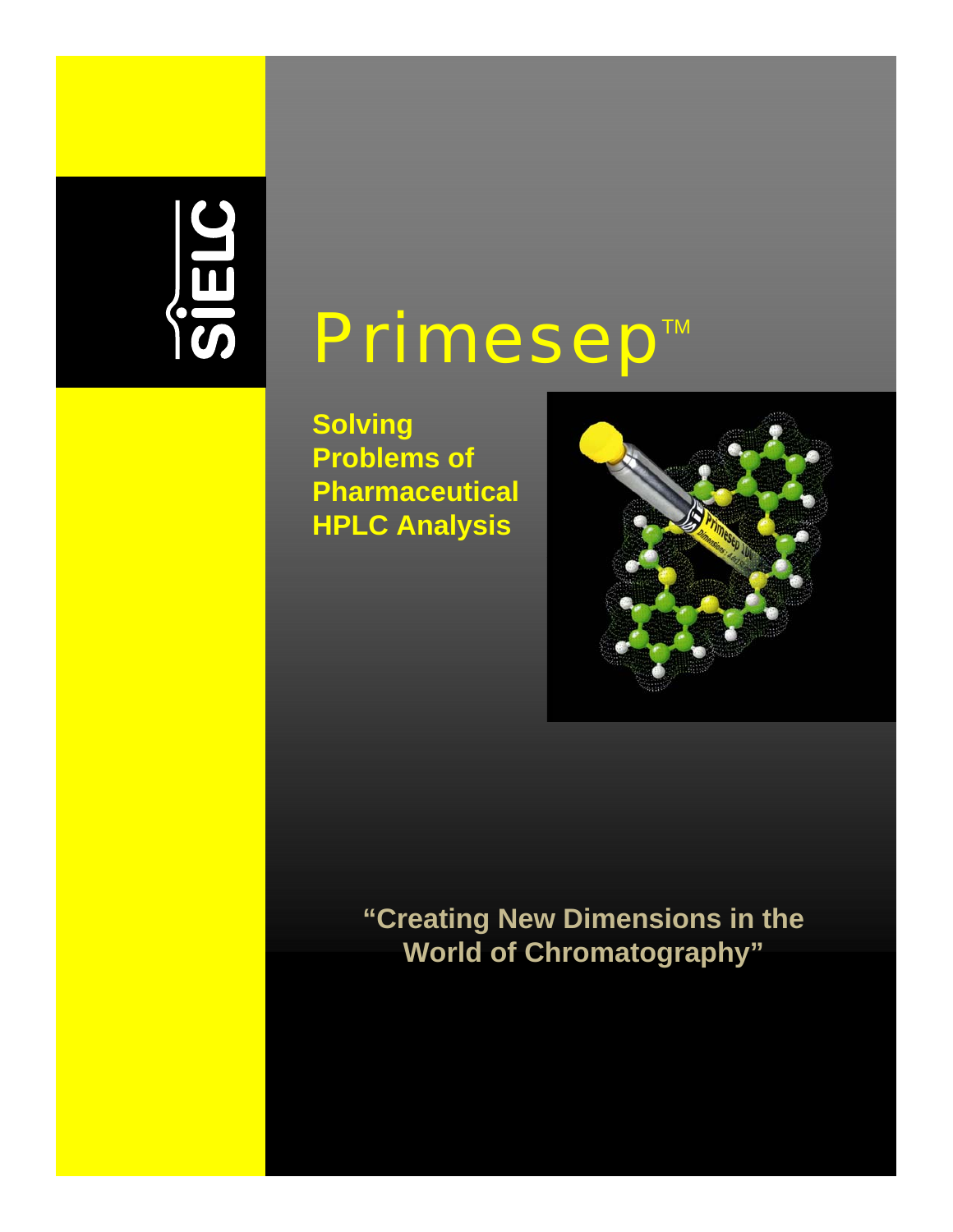# **Content**

- Introduction
- Novel stationary phase properties
- Retention of polar compounds in reverse phase system
- Resolution of closely eluted or co-eluted peaks
- Replacement of gradient method for compounds of different polarity with isocratic method
- Improving shape of early eluted peaks and strong bases
- Simultaneous analysis of inorganic components in the drugs and drug intermediates
- New approach to establish purity of reference standards with two alternative methods.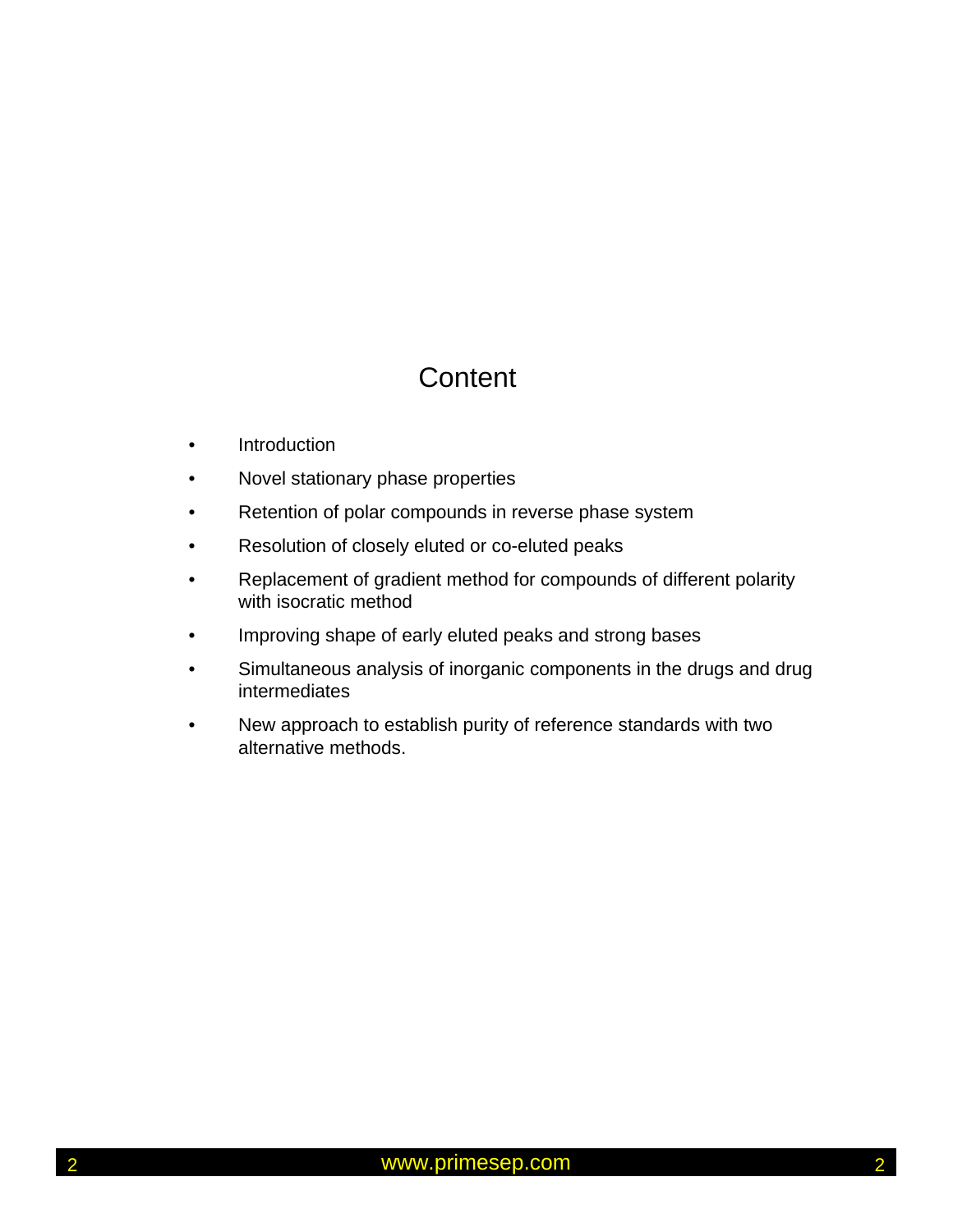#### Introduction

Reverse phase (RP) chromatography is a main technology for the separation of pharmaceuticals at all steps of the drug development and production. Problems that analytical chemists face when developing a new HPLC method are often associated with limitations of existing RP chromatography:

- Difficulties in retention of polar compounds;
- Problems with separation of closely eluted or co-eluted peaks;
- Early eluted peak distortion;
- Inability to use isocratic method for compounds of very different polarity;

• Need for additional techniques for analysis of inorganic components of drugs and drug intermediates;

• Need for two alternative methods to establish purity of reference standards.

A recently introduced technology for HPLC separation based on mixed-mode stationary phases addresses most of these problems. The technology involves a new type of stationary phases chemically bonded to the silica support. The phases comprise of a brush type long alkyl chain with an embedded negatively or positively charged functional group in the middle of the alkyl chain. The evolved stationary phases offer several advantages compared to common reverse phases. This brochure will explain the benefits of using this new type of stationary phases for pharmaceutical applications and show examples of real life solutions achieved with the technology.

In most cases, separations require a simple mobile phase containing acetonitrile, water and TFA or formic acid. It simplifies the process of analytical method development and allows switching from one detection technique to another without changing a separation method. All common detection techniques such as MS, ELSD, UV, and RI are compatible with this volatile mobile phase.

The mobile phase allows simple scale up from analytical to preparative separations with no changes in the separation conditions.

The columns are resistant to dewetting in 100% aqueous mobile phase and are stable in pure organic and highly acidic conditions down to pH 1.0.

Any silanol or metal chelating interactions are completely eliminated and, thus, do not affect the efficiency of the separation. The column chemistry is reproducible from lot to lot; absolute and relative retentions of neutral and charged compounds are maintained within close tolerances.

#### Novel Stationary Phase Properties

In ion-pairing chromatography, retention of ionizable species is controlled by concentration and type of ion-pairing reagents.

Pentanesulfonic acid, heptanesulfonic acid, sodium dodecylsulfate, tetrabutylammonium hydroxide are ion-pairing reagents that are typically used for retention of polar compounds in the reverse phase chromatography. By analogy, PrimesepTM HPLC mixed-mode columns are offered in several modifications of the stationary phase with different strengths of ion-bearing groups for cation exchange mode (Primesep A, Primesep 100, Primesep 200, Primesep 300) and for anion-exchange mode (Primesep B and Primesep B2).

Primesep C column forms a strong complex with amines. The strength of the complex increases from tertiary to secondary, and then to primary amines. A pKa value for amines usually decreases in the same order. Contrary to ion-exchange separation, a reverse elution order is observed on Primesep C columns for the substituted amines.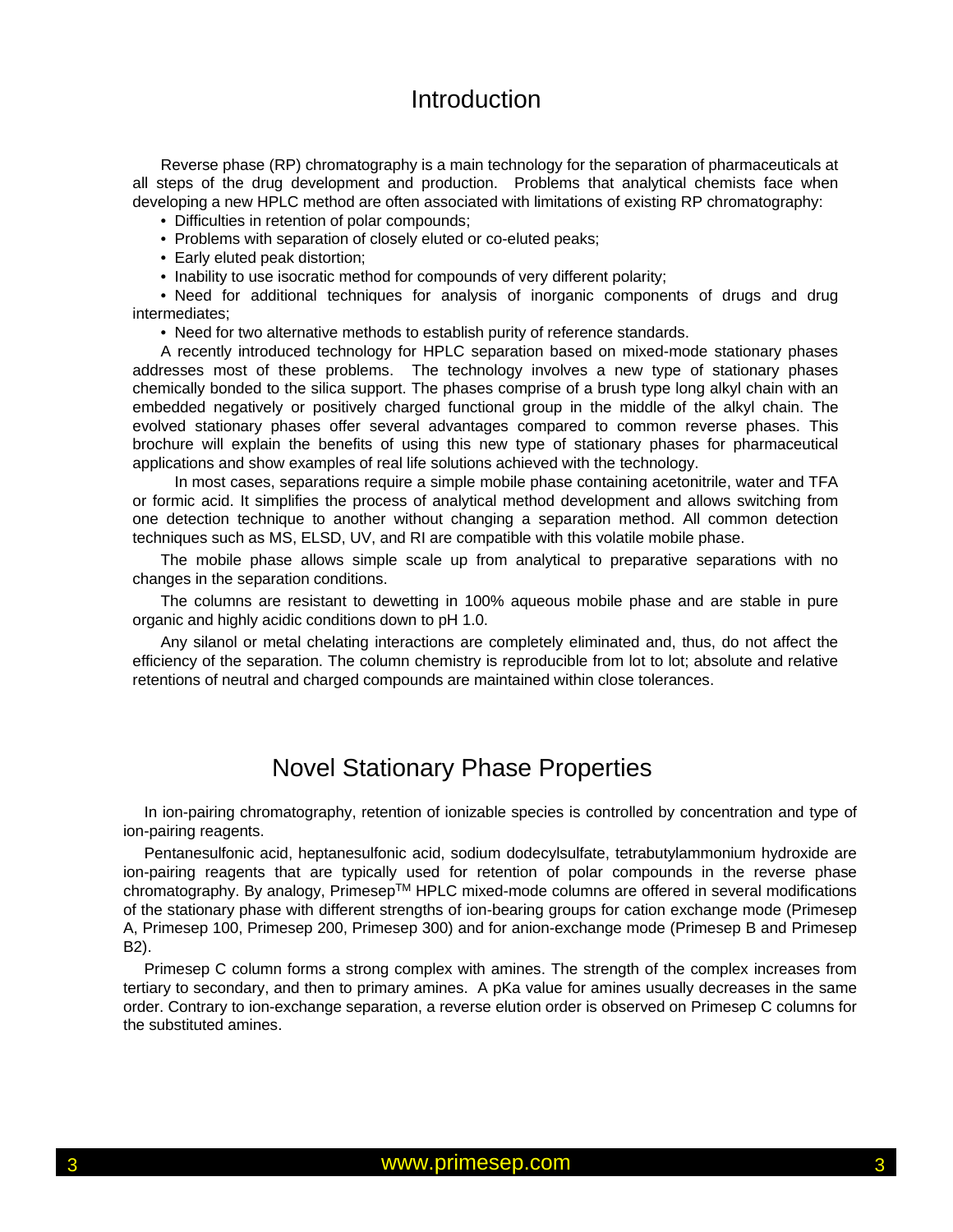#### Mixed-Mode Primesep Columns

With an embedded ion-pairing group, a Primesep column requires no ion-pairing reagent in the mobile phase to retain and separate ionizable polar compounds.



A newly developed Primesep C column (C stands for "complex") forms a weak complex with amino compounds and metal ions. With a reverse stationary phase as a basis for primary interaction, the column offers a typical RP retention profile for neutral compounds. In addition, embedded hosting groups interact with amines and other ions, and form a unique retention pattern. Amines with equal hydrophobicity retain on Primesep C in the following order: tertiary<secondary<primary. Alkali metals are retained in order K**+**<Na**+**<Li**<sup>+</sup>** , which is a reverse order compared to the classical ion-exchange.





# SWITCH Phase<sup>™</sup> Technology

Columns based on SWITCH Phase™ technology change their properties depending on pH of the mobile phase. Embedded carboxylic acid is fully ionized at pH above transition point and loses charge when mobile phase pH goes below transition point. By controlling pH of the mobile phase, the polar properties of the stationary phase can be altered to tune your separation.

Primesep 300 at pH > 3.5 Primesep 300 at pH < 2.5



Primesep 300 Transition @ pH=3 Primesep 200 Transition @ pH=2 Primesep 100 Transition @ pH=1 Primesep A Transition @ pH=0

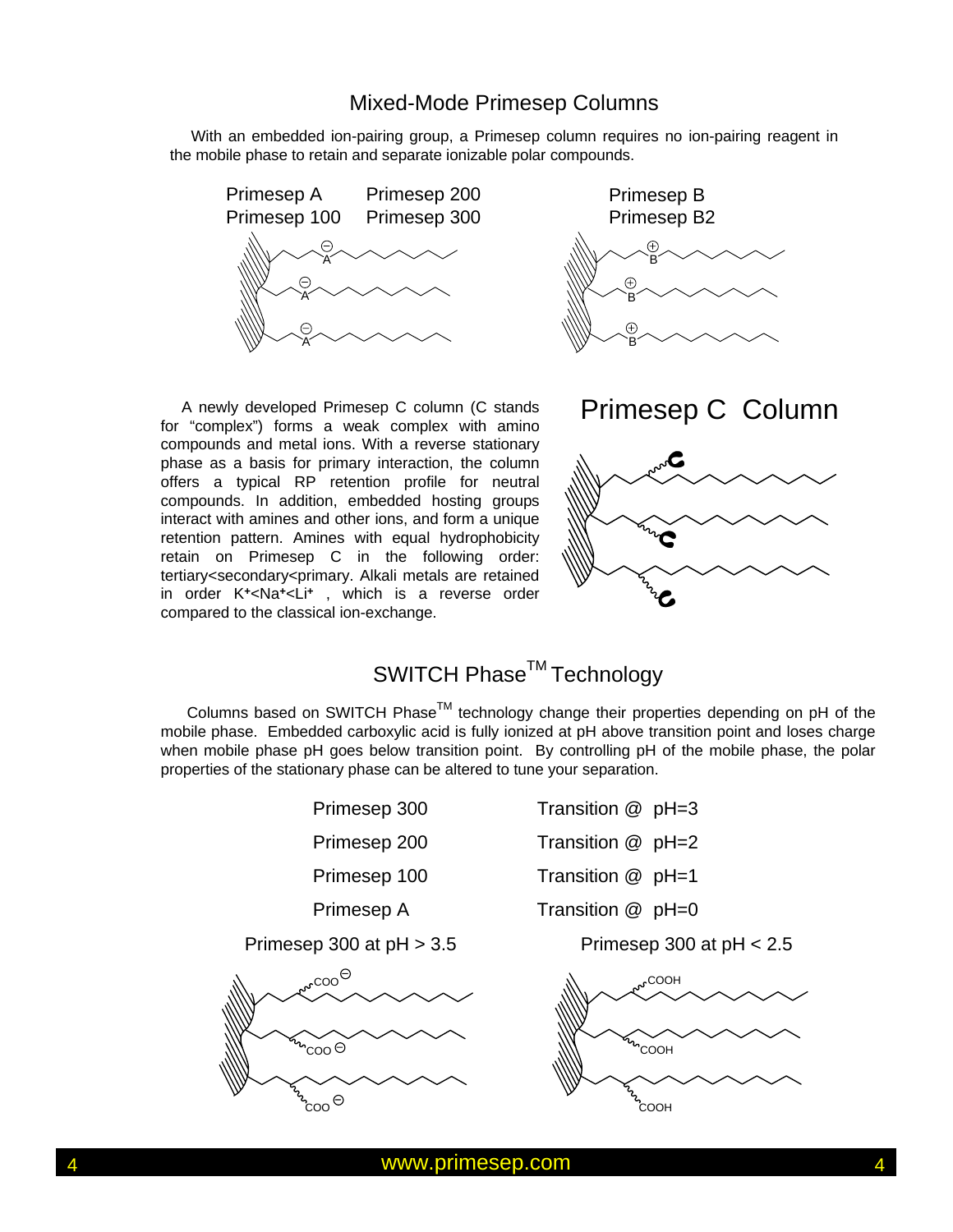

#### Primesep Columns Comparison

Primesep columns are different in the degree they retain ionic compounds. Neutral compounds are retained on all columns similarly. Primesep A, 100, 200 and 300 are cation exchange columns with different strengths of embedded functional groups. Primesep B and B2 are anion exchange columns. Primesep is a silica based

material which is stable in all organic solvents and water at pH range from 1.0 to 7.5

**Columns:** 150 x 4.6 mm x 5 um **Flow rate:** 1.0 mL/min. **Detector:** UV 210 nm **Mobile phase:** Water/MeCN/TFA-60/40/0.1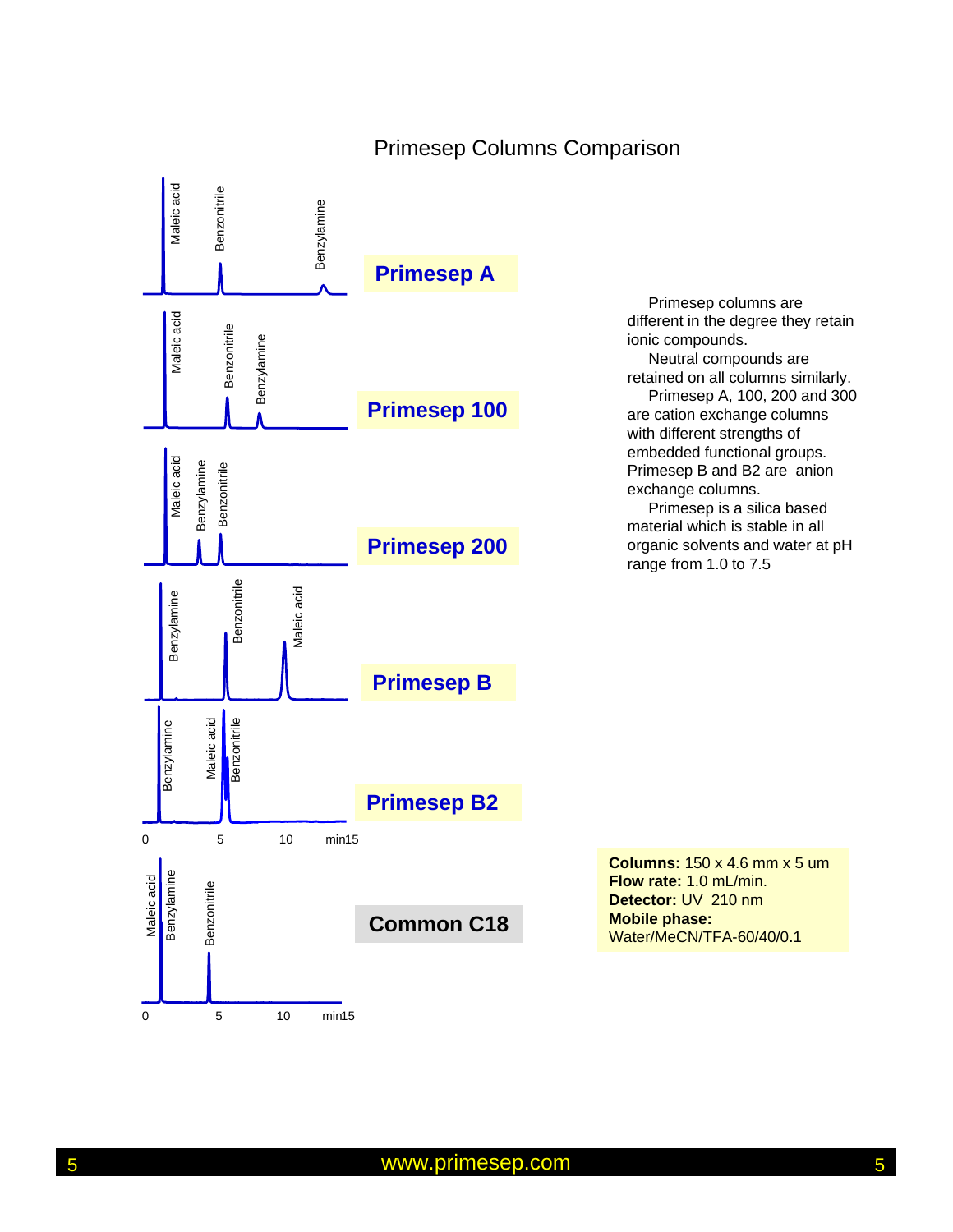#### Primesep 100 Column Resists Loss of Retention in 100% Aqueous Mobile Phase

Usually reverse-phase columns do not perform well in 100% aqueous mobile phase. Dewetting of silica pores or collapse of the alkyl chains of the stationary phase causes a sudden loss of retention in this condition.

Primesep™ columns are designed with polar ionizable groups within a stationary phase layer, attracting enough water to keep the column in the wetted state with unfold alkyl chains. Our columns are comparable with YMC-AQ® and Waters Polarity®, but differ in selectivity and ability to work in other modes of separation besides a reverse mode, such as normal separation, polar organic separation, ion-exchange, and ion-exclusion. These columns have no end capping chemistry.

Loss-of-end capping is a common cause of changing column properties and lost selectivity. Primesep column has only one type of ligand on silica surface. Loss of this ligand is due to aging or harsh use conditions and does not affect relative contribution of each separation mode.



Column: Primesep 100 Mobile phase: A Water/MeCN – 85/15% B Water – 100%. The column was left with no flow at zero pressure for 24 hr Sample: benzoquinone 0.1 mg/ml in water Injection: 5 ul Detector: UV 270 nm



Column: Conventional C8 Mobile phase: A Water/MeCN – 85/15% B Water – 100%. The column was left with no flow at zero pressure for 1 hr Sample: benzoquinone 0.1 mg/ml in water Injection: 5 ul Detector: UV 270 nm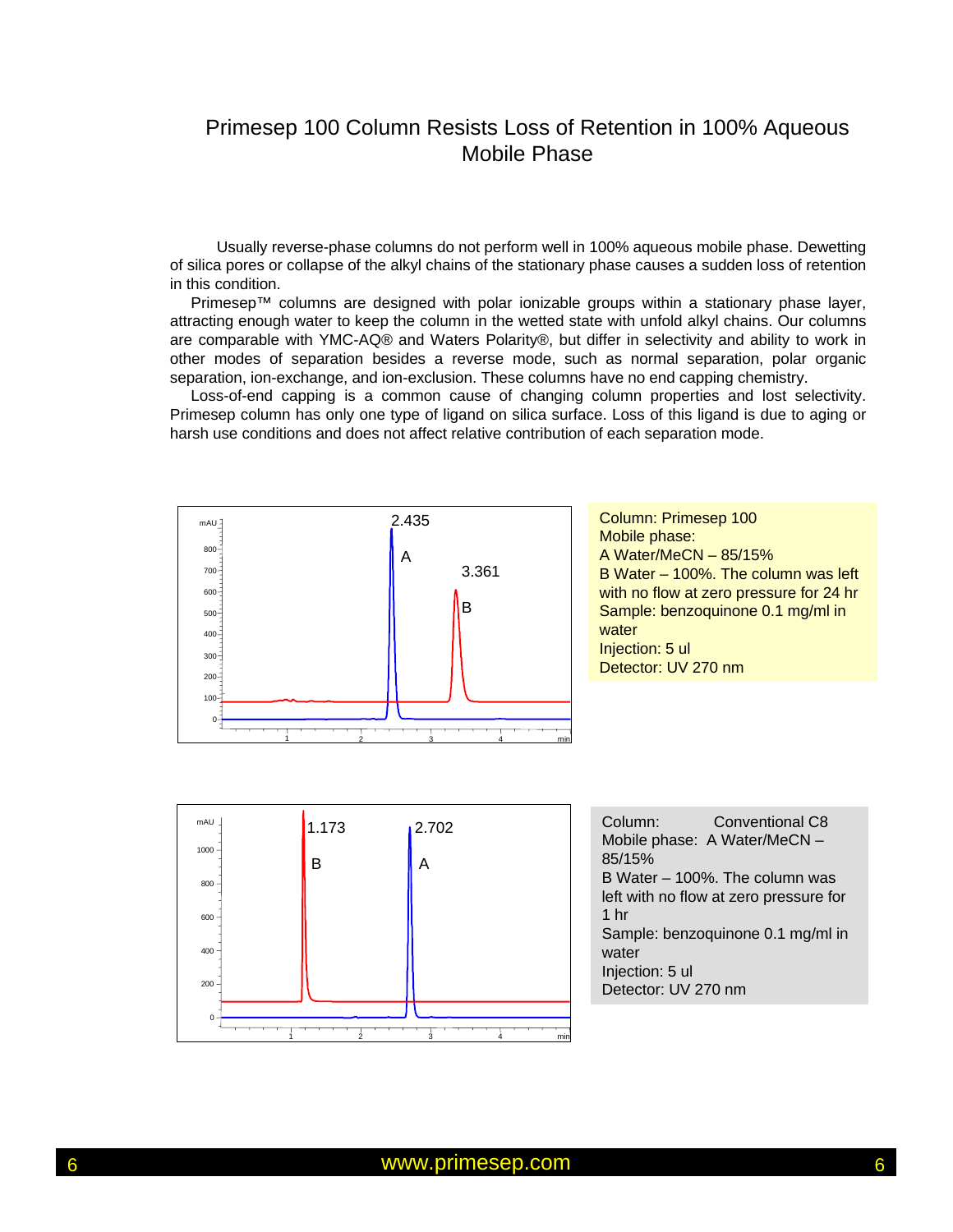#### Amitriptyline Test

The amitriptyline test shows residual silanol activity. Primesep columns demonstrate zero silanol interaction with any charged compounds. The strong cation or anion exchange groups completely mask any silanol effects.



#### Lot to Lot Reproducibility of Primesep 100

Every Primesep™ column has a dual chemistry stationary phase with a hydrophobic long alkyl chain and an ionizable cationic or anionic embedded group. When the polar group bears a charge, it effectively shields any other less polar groups of the stationary phase. As a result, silanol groups, which cause unwanted interaction in many reverse-phase columns, are completely undetectable and do not affect the peak shape and selectivity.

Primesep™ multi-step manufacturing process guarantees good reproducibility of retention of neutral, acidic and basic compounds. The plot below shows the consistency of performance achieved on 13 lots of the stationary phases synthesized from 3 different lots of silica gel during one year.



#### **Lot to Lot Reproducibility of Primesep 100 Silica**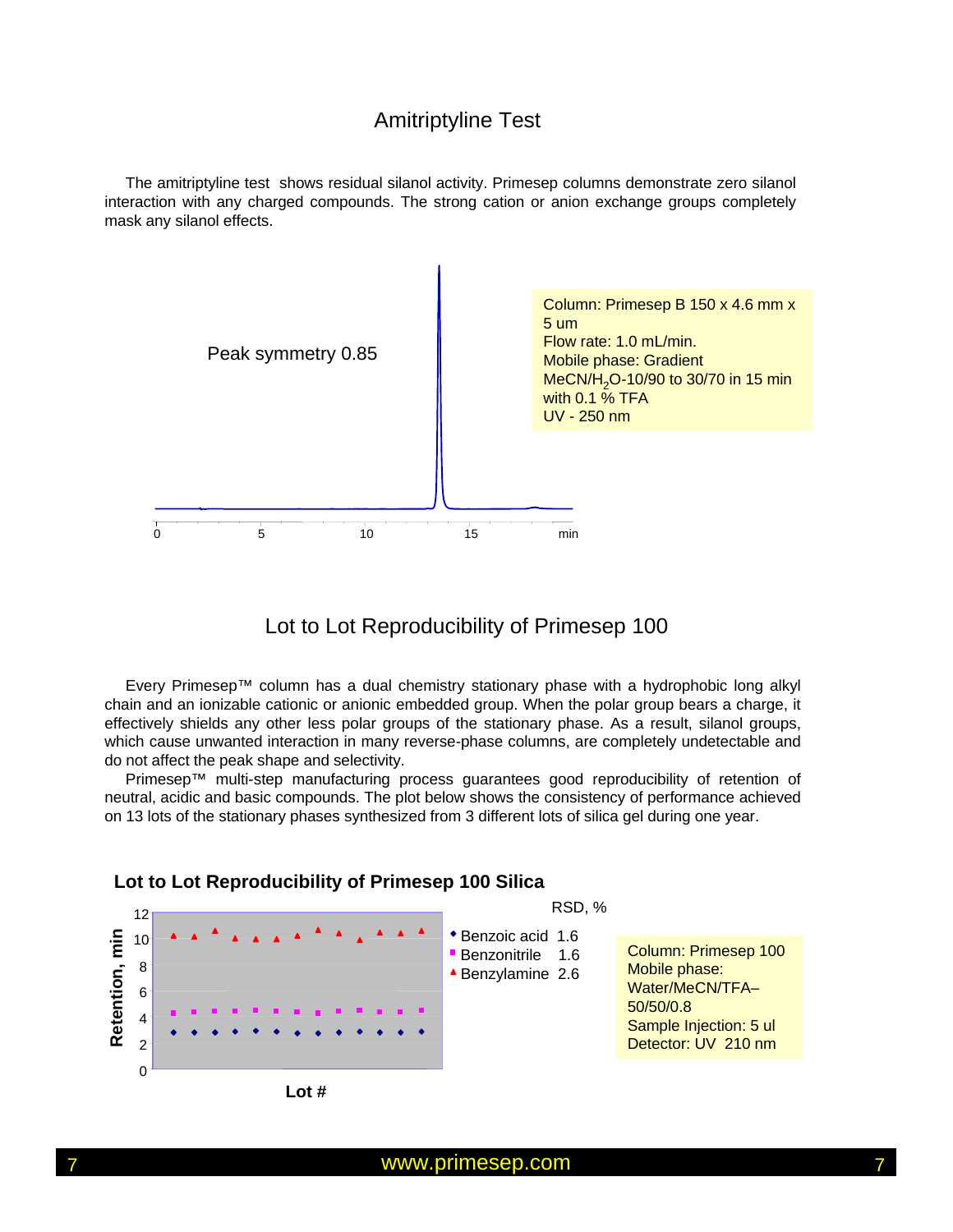#### Retention of Polar Compounds in Reverse Phase System

In many fields, and in liquid chromatography particularly, the reverse-phase mode is a technique of choice to solve many separation problems. One of the limitations of reverse-phase columns is lack of retention of highly polar compounds on conventional stationary phases. Traditionally, mobile phase additives, such as ion-pairing reagents, have to be employed to achieve the separation of these compounds. In its turn, the use of ion-pairing reagents also has its limitations, i.e. artifacts when using gradient elution, incompatibility with Mass Spectrometry, Evaporating Light Scattering Detection, preparative chromatography, and more complex mobile phase preparations.

None of these limitations exist for Primesep™ mixed-mode stationary phases that are suitable for separations of polar and non-polar compounds at both analytical and preparative scales in isocratic and gradient modes. These stationary phases allow for a great degree of flexibility in the separation of a broad range of analytes on one stationary phase platform using simple mobile phases that are compatible with multiple detection modes.

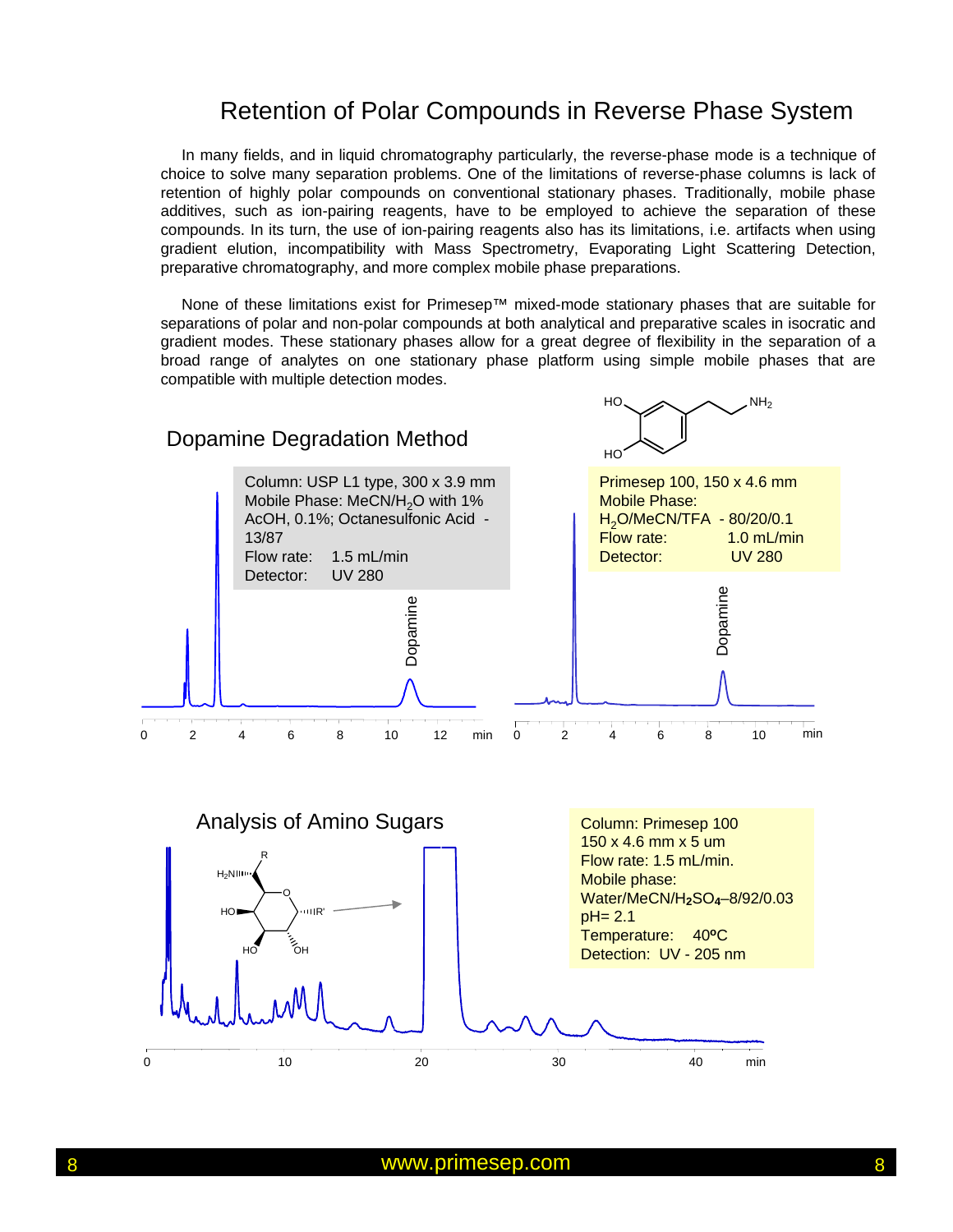#### Separation of Nucleobases

It's a known fact that polar organic compounds retain poorly on reverse-phase columns. These compounds often have an ionizable group in a molecule whose bearing charge makes the molecule even more polar and difficult to retain and separate. The Primesep 200 column is a unique solution for this situation.

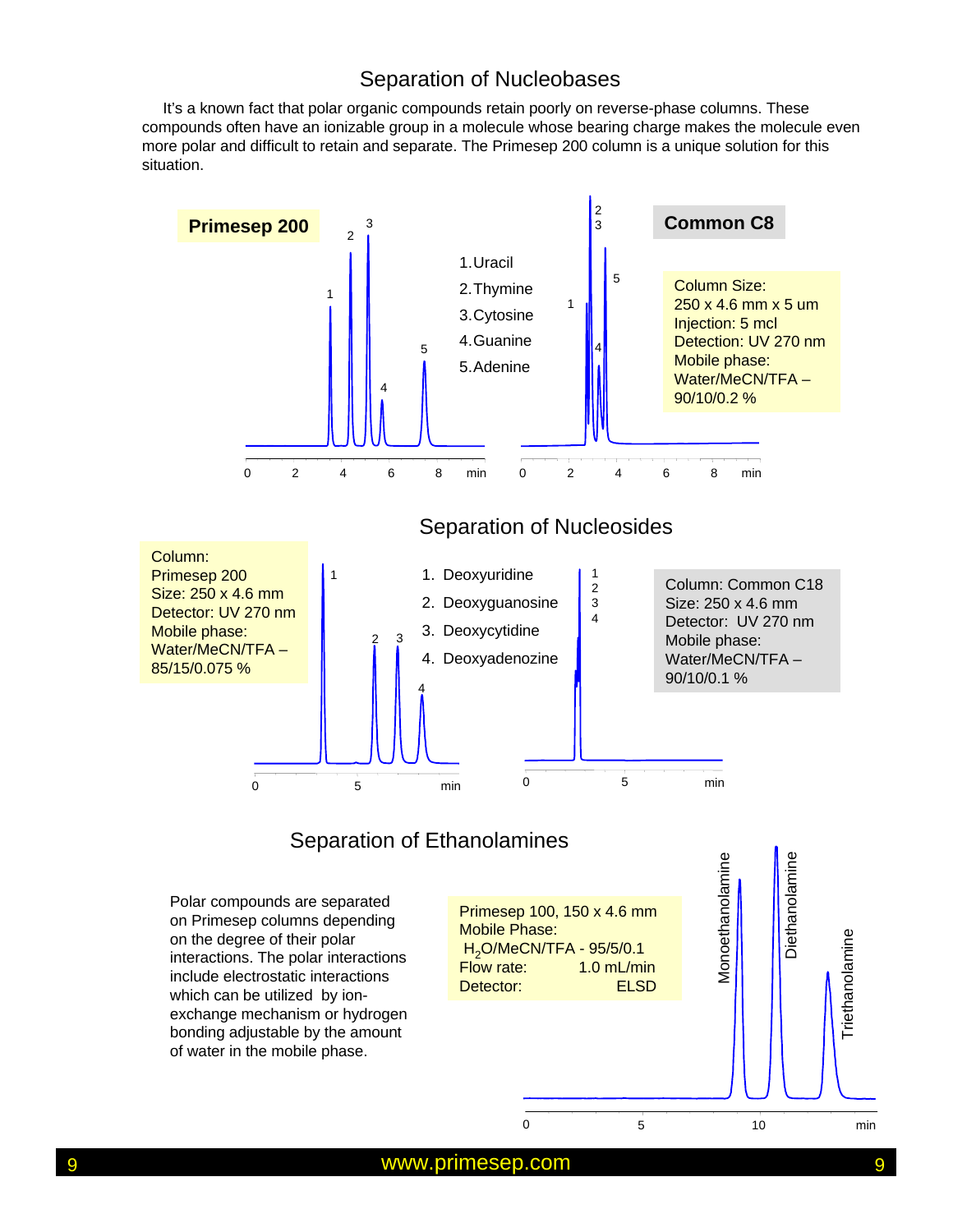#### Analysis of Amino Acids

The presence of ion-exchange groups on a Primesep column makes it a perfect choice for separation of underivatized amino acids.

Acid gradient allows separation of compounds with significantly different pKa within a single chromatography run.

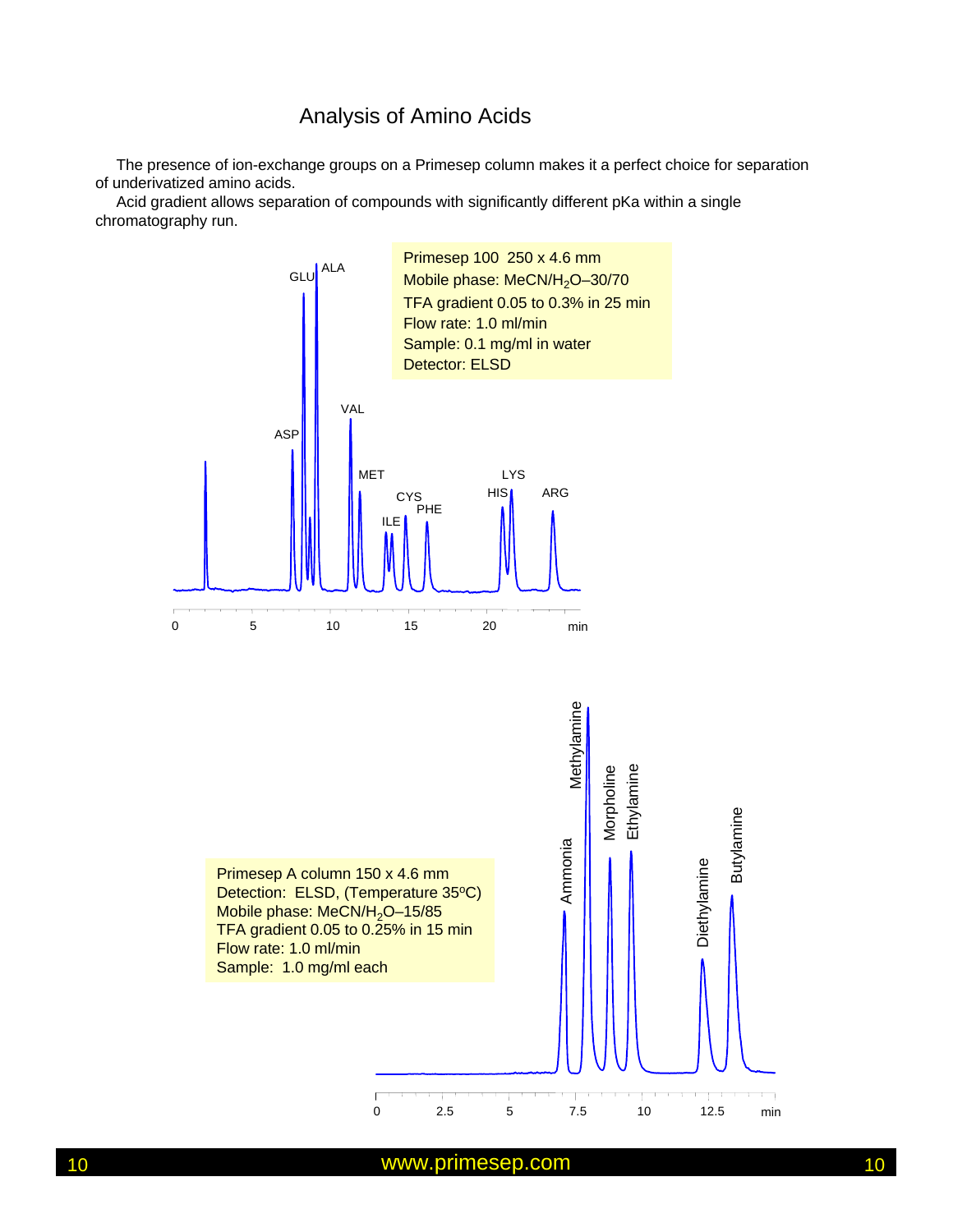#### Retention of Polar and Hydrophobic Compounds

0 5 10 1<br>
5 10 1<br>
5 10 16 15 22 minethylcystine<br>
10 15 20 min<br>
10 15 20 min Complex mixtures with very polar and very hydrophobic compounds can be resolved with a gradient method. Column: Primesep 100 150 x 4.6 mm x 5 um Flow rate: 1.0 mL/min. Mobile phase: Water/MeCN/H<sub>2</sub>SO<sub>4</sub>-85/15/0.06 to 55/45/0.06 in 20 min + 5 min hold. Detector: UV: 210 nm Toluene In similar conditions common reverse phase columns give no Benzoic acid Benzoic acid retention of polar compounds and require an ion-pairing reagent in the mobile phase. L-Cysteine 2-Methylcysteine Column: Common C8 L-Cystine 150 x 4.6 mm x 5 um 2,2'-Dimethylcystine Flow rate: 1.0 mL/min. Mobile phase: Water/MeCN/H<sub>2</sub>SO<sub>4</sub>-100/0/0.06 to 40/60/0.06 in 25 min. Detector: UV 210 nm 0 5 10 15 20 25 min Quaternary amines are strong bases. Separation of Quaternary Amines They are not volatile and can not be analyzed by GC. A typical HPLC Tetramethylammonium Tetramethylammonium Methyltriethylammonium Methyltriethylammonium separation will result in no or very little etraethylammonium Tetraethylammonium retention for these polar molecules. Primesep C column with volatile mobile phase allows to separate and quantitate quaternary amines with an ELSD or MS detection technique. Primesep C 50 x 4.6 mm x 5 um Mobile phase: MeCN/H<sub>2</sub>O-15/85 TEA acetate 20 mM pH 5.0 Flow rate: 1.0 ml/min Sample: 0.6 mg/ml each Injection: 5 mc 0 2.5 5 7.5 min Detector: ELSD, (Temperature 35°C)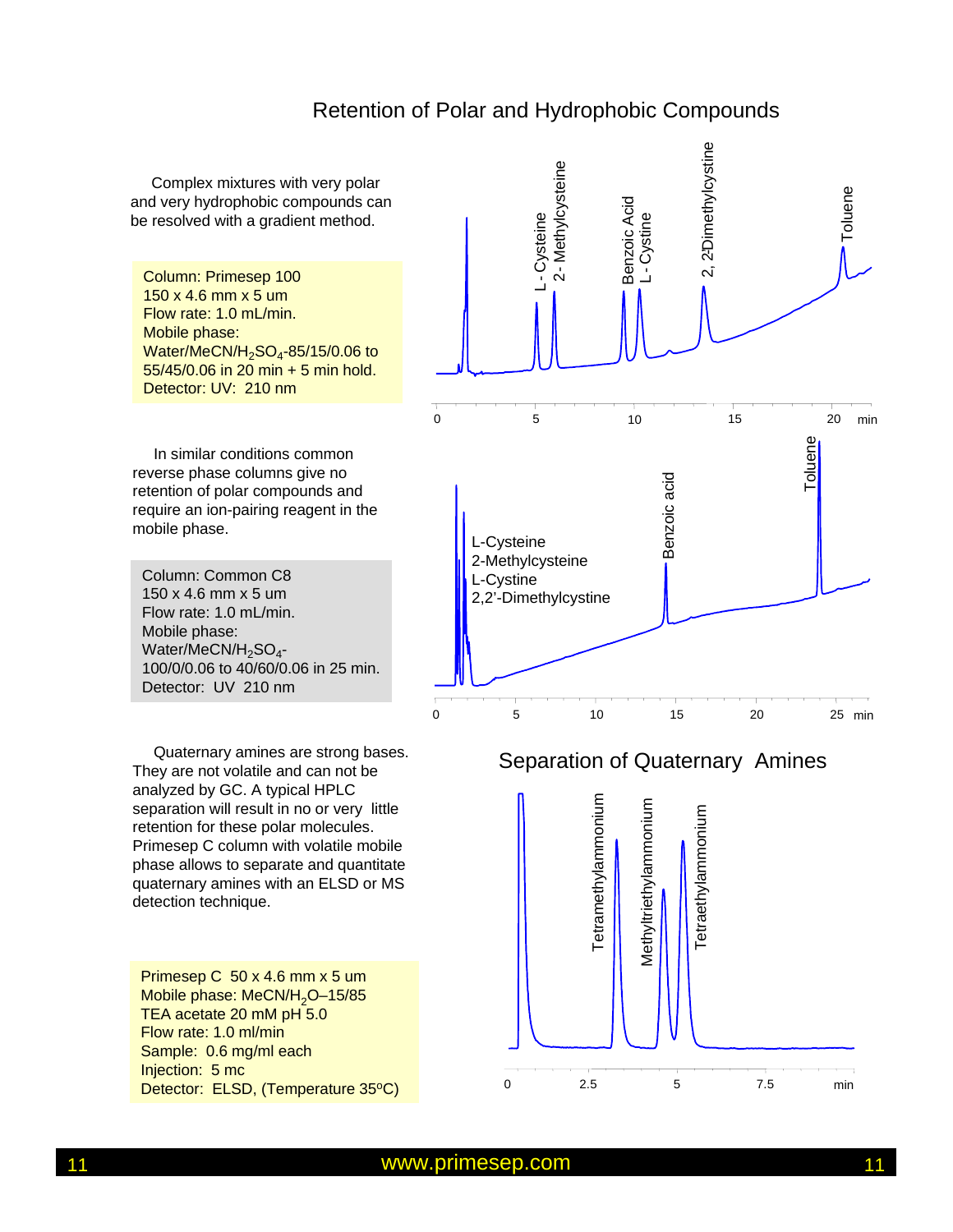# Resolution of Closely Eluted or Co-Eluted Peaks

Primesep™ mixed-mode stationary phases provide multiple types of interactions with analytes. Ionizable compounds interact with the stationary phase by reverse-phase, ion-exchange or ion-exclusion mechanisms.

The amount of the acid in the mobile phase influences the retention attributed to the ion-exchange interaction to the same degree as the organic modifier affects the retention in reverse-phase separation. Thus, the amounts of organic and acidic modifiers are both important for control of retention of ionizable analytes.

In addition to hydrophobic interactions, neutral compounds participate in different polar interactions with highly polar column functional groups. The behavior of polar groups can be modified by varying the mobile phase.

Basic functional groups on Primesep B column form salts with different acid residues (sulfate, perchlorate, trifluoroacetate, etc.), and each salt participates differently in polar interaction with neutral analytes. Analytes themselves can be ionized in many ways depending on the pH of the mobile phase, and retention time of your compounds can also be substantially altered by changing the pH of the mobile phase.

All these properties offer multiple ways to adjust selectivity of the Primesep column. If two or more peaks are not resolved with traditional reverse phase technology, the mixed-mode column can be a powerful tool to find optimum separation conditions.

#### Albuterol and Amoxicillin

When two compounds are co-eluted on a reverse phase column, there are a few options available to improve the separation of these compounds: temperature variation, replacement of an organic component of mobile phase (ACN-MeOH), and pH adjustment. When both compounds are of the same nature, such changes will have little or no effect on the resolution. The most significant effect can be usually obtained by changing the column. This is why it takes a range of the columns for successful method development. Primesep columns, in opposite, are changing themselves by changing the mobile phase properties. This often allows resolving co-eluted peaks without replacing the column.



![](_page_11_Figure_9.jpeg)

2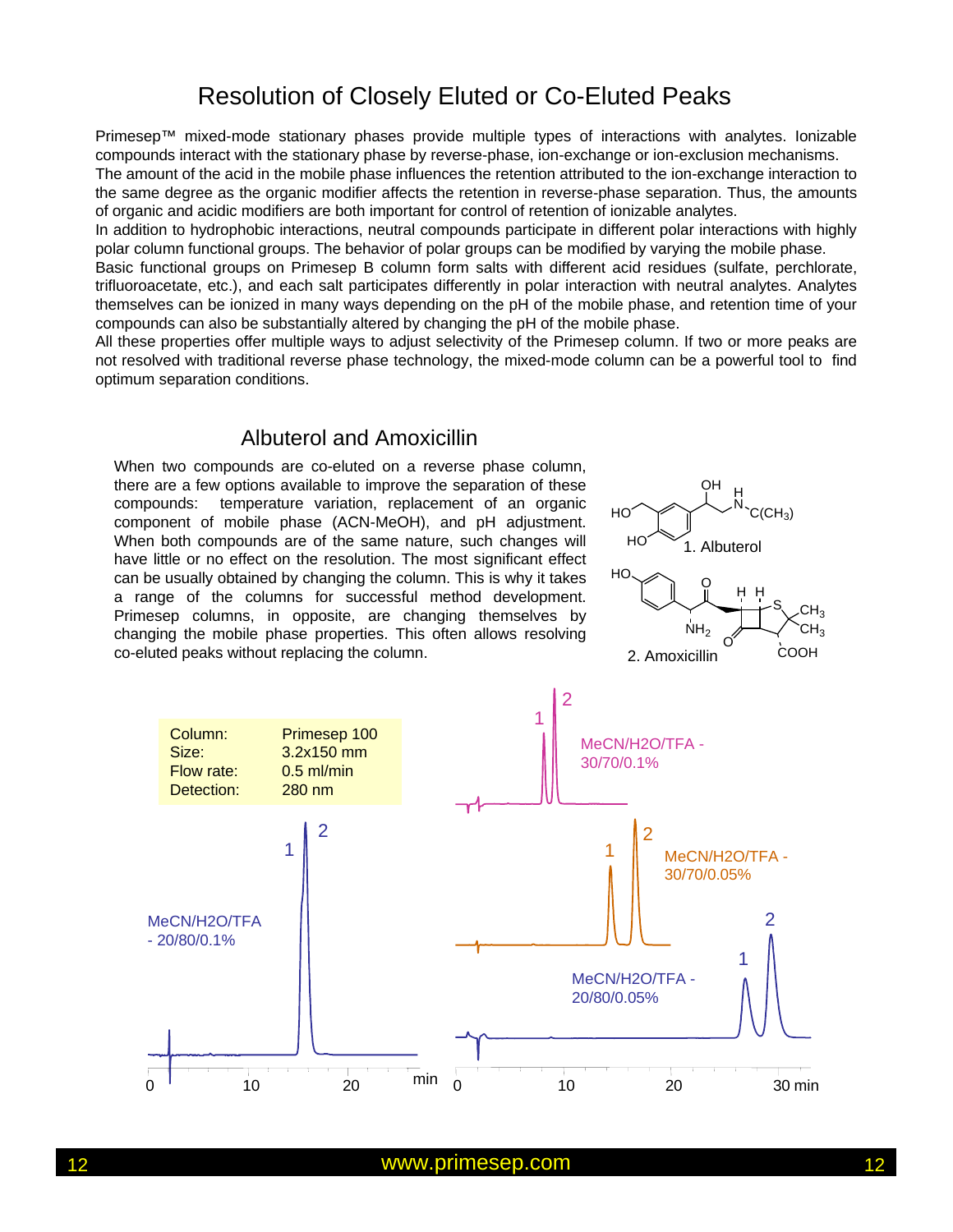#### Example of Method Development

![](_page_12_Figure_1.jpeg)

New Approach in Column Chemistry – Primesep CTM.

Primesep C column offers strong interaction with primary and secondary amines. This interaction increases with the decrease of water concentration in the mobile phase. By changing concentration of the organic modifier in the mobile phase, selectivity and elution order of the mixture of primary, secondary and tertiary amines can be tuned.

Column: Primesep C, 150x4.6 mm Flow rate: 1.0 mL/min. Detection: UV 210 Mobile Phase: MeCN/TEA-Phosphate buffer 10 mM pH 3.0

![](_page_12_Figure_5.jpeg)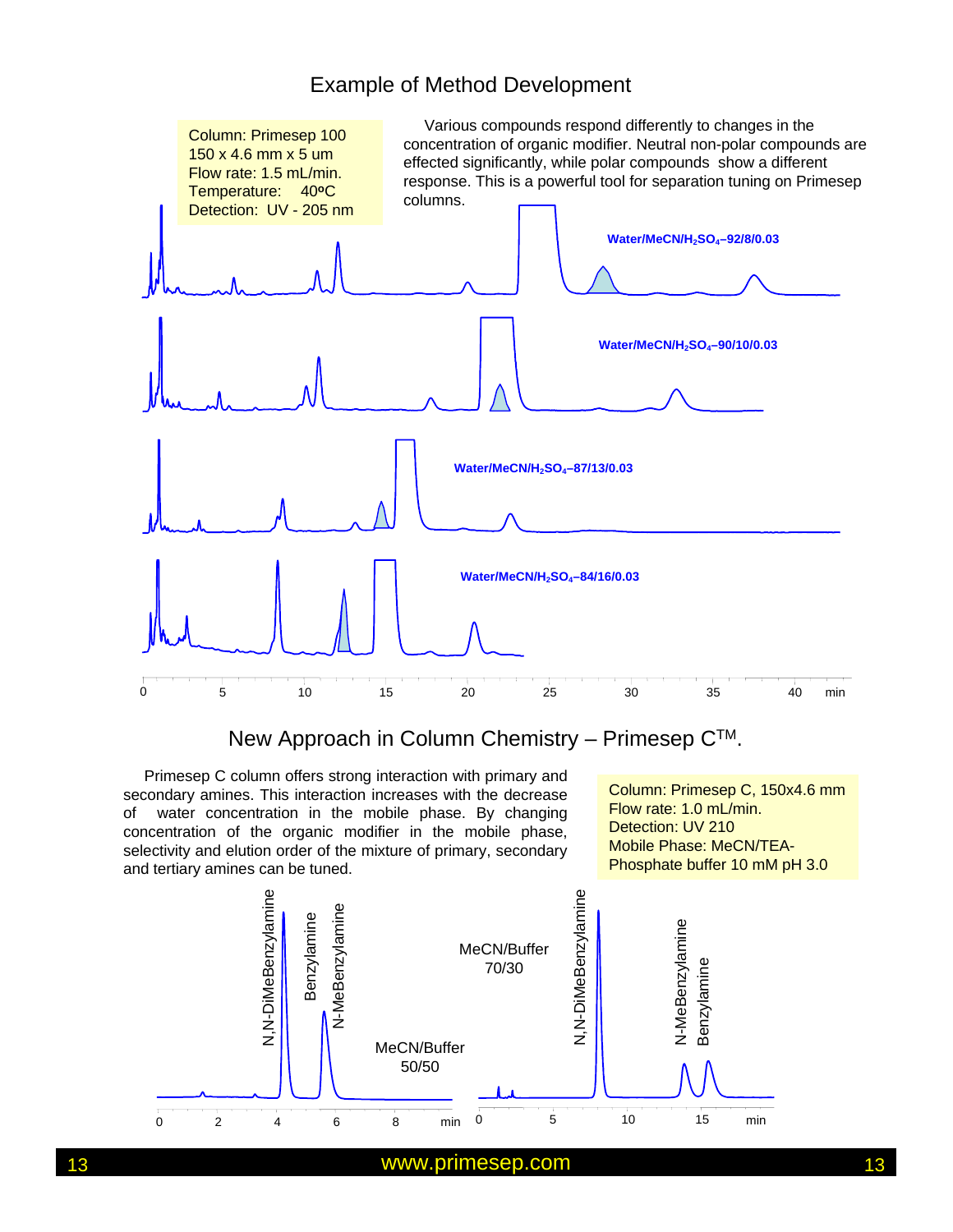![](_page_13_Figure_0.jpeg)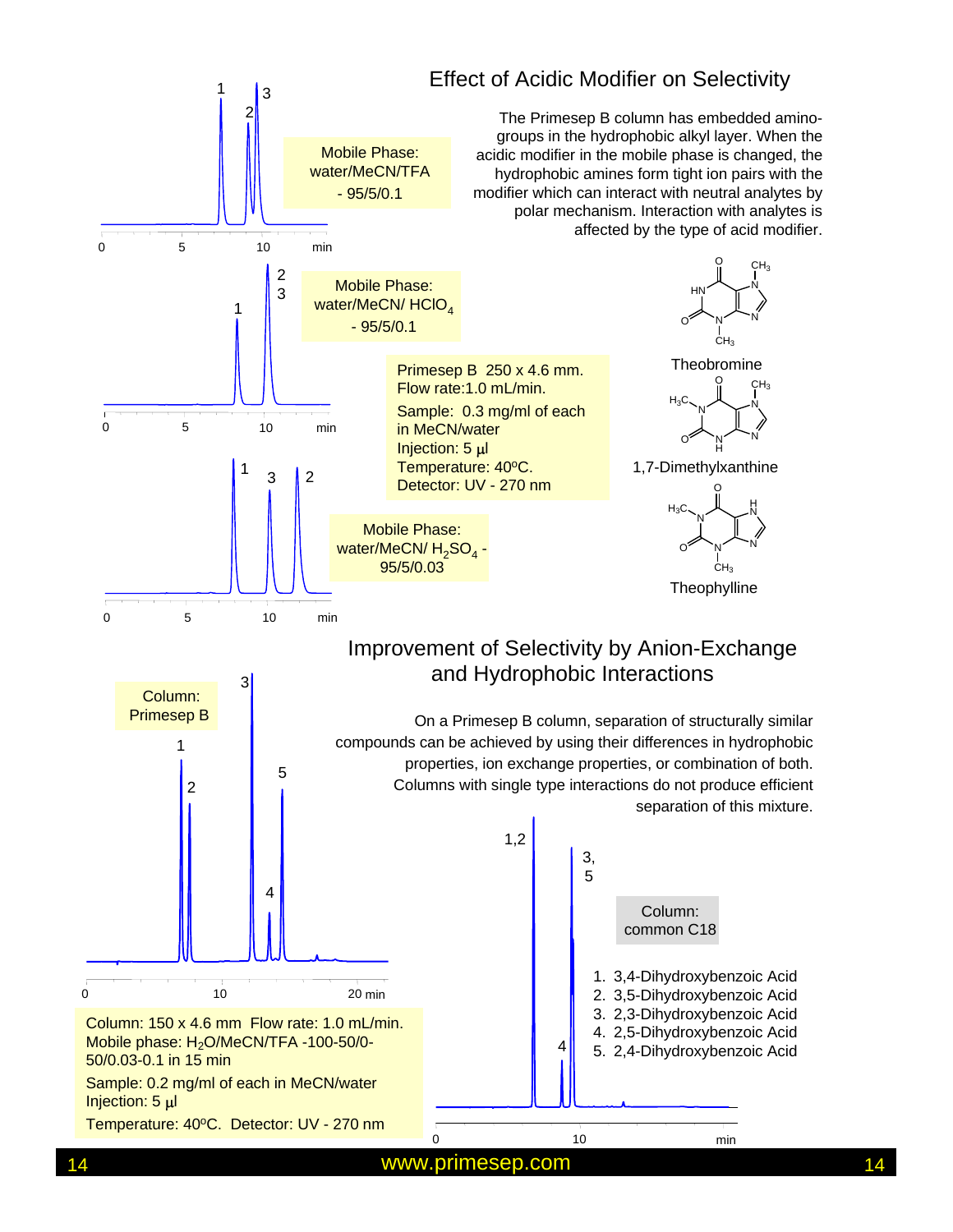#### Control of Retention and Resolution

![](_page_14_Figure_1.jpeg)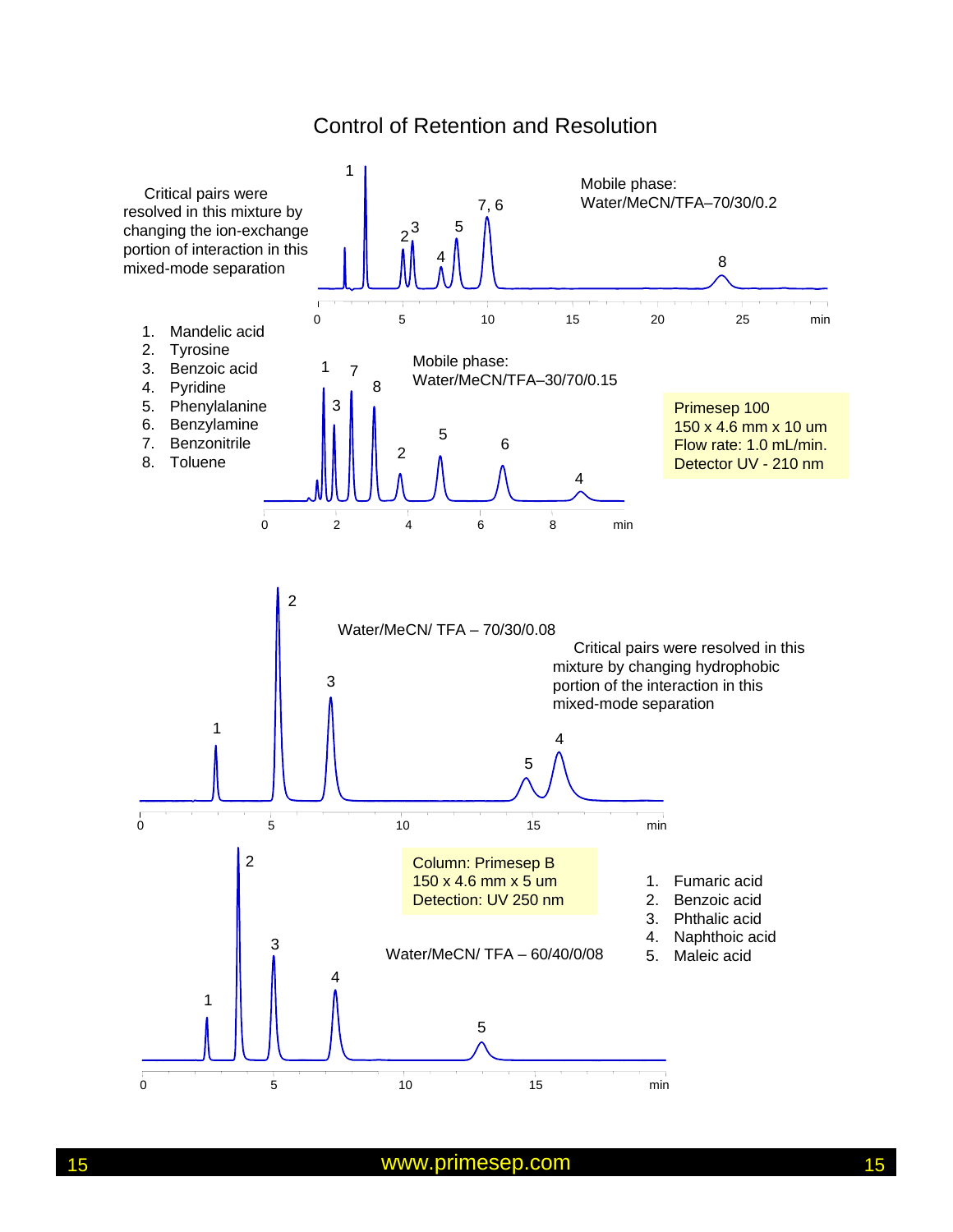# Replacement of Gradient Method for Compounds of Different Polarity with Isocratic Method

Primesep™ mixed-mode stationary phases provide multiple types of interactions with analytes. Ionizable compounds interact with the stationary phase by reverse-phase and ion-exchange mechanisms.

On these dual columns, the compounds of different polarity can be analyzed in a single isocratic mode by employing different separation mechanisms for compounds of different nature. Polar ionizable compounds can be retained to the same degree or even stronger than hydrophobic compounds do.

The amount of the acid in the mobile phase influences the retention attributed to the ion-exchange interaction to the same degree as the organic modifier affects the retention in reverse-phase separation. Thus, the amounts of organic and acidic modifiers are both important for control of retention of ionizable analytes.

![](_page_15_Figure_4.jpeg)

#### Separation of Active Ingredients in Cough and Cold Drugs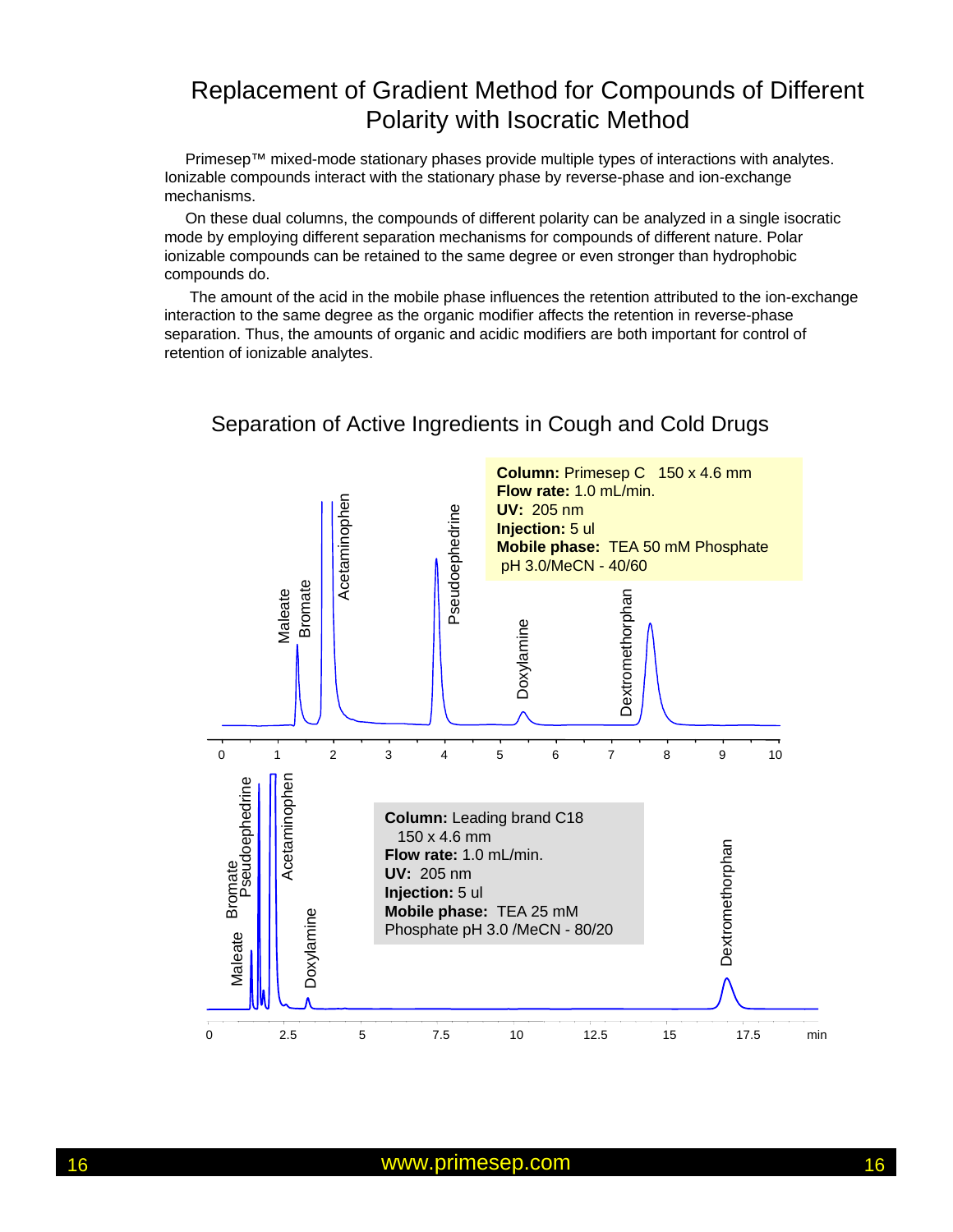#### Separation of Tylenol® Sinus Active Ingredients

![](_page_16_Figure_1.jpeg)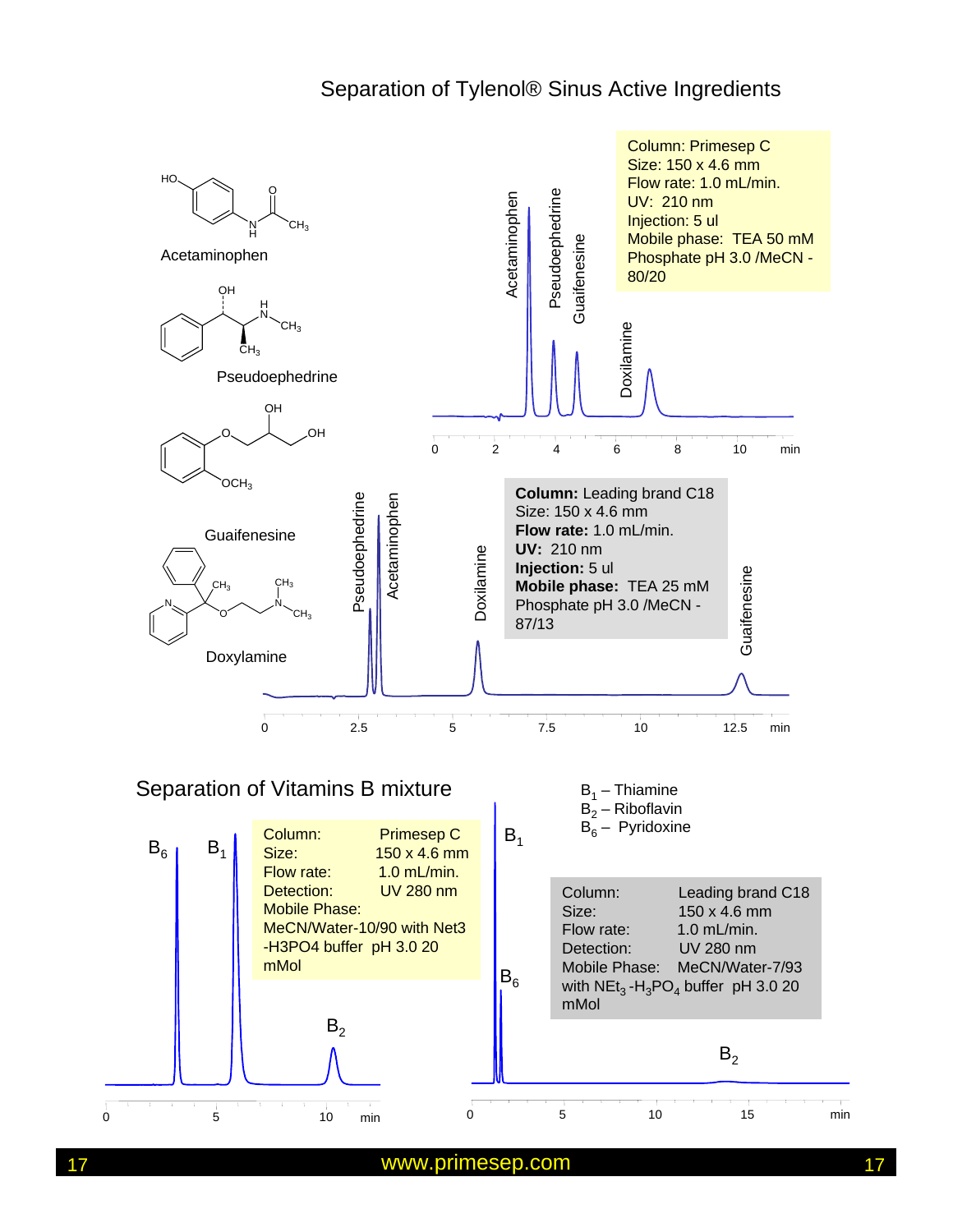# Improving of Shape of Early Eluted Peaks and Strong Bases

Polar compounds are eluted rapidly from RP columns. To achieve some retention of polar compounds, a low organic or zero organic mobile phase is required. In this situation the properties of the sample diluents become very important to obtain an undisturbed peak. A strong organic diluent can cause splitting of the early eluted peaks making the identification and quantitation impossible.

Another problem is often observed with amines that are introduced in a column as a salt of acid different from the mobile phase's acidic component. This also can cause peak distortion, as there is not enough time, and/or the excess of the buffer in the mobile phase is not sufficient to quickly exchange all the contra-ions of the amines in the sample.

It is not always possible to use a low organic diluent, since other components of the sample may not be soluble in it.

Desalting prior to injection or replacing contra ions of the sample is also a difficult operation. Even if it is possible, it requires an additional step in the sample preparation.

A similar technique applies to preparative chromatography when a high concentration of the sample is desirable, and organic diluent is capable of dissolving more of the sample than water alone is.

Primesep columns often retain polar compounds by ion-exchange mechanism in addition to RP, so a higher concentration of organic component in the mobile phase can be used. As a result, the concentration of organics in the sample diluent becomes not so important for obtaining undisturbed peaks.

Strong bases like quaternary amines typically demonstrate poor chromatography performance due to substantial silanol interaction even with the best deactivated silica based columns. A strong ionic mobile phase is usually employed to improve peak shapes and efficiency of separation. Another approach can be used with mix mode stationary phases. Primesep B column with a positively charged surface completely eliminates any ion-exchange interaction of stationary phase with positively charged analytes, thus offering efficient separation and symmetrical peak shape. Retention is still controllable by varying the amount of organic modifier in the mobile phase and separating compounds by their hydrophobic properties. The hydrophobic interaction is reduced due to the repulsion effect of the ion-exclusion process.

#### AQ Type Columns vs. Mixed-Mode

![](_page_17_Figure_9.jpeg)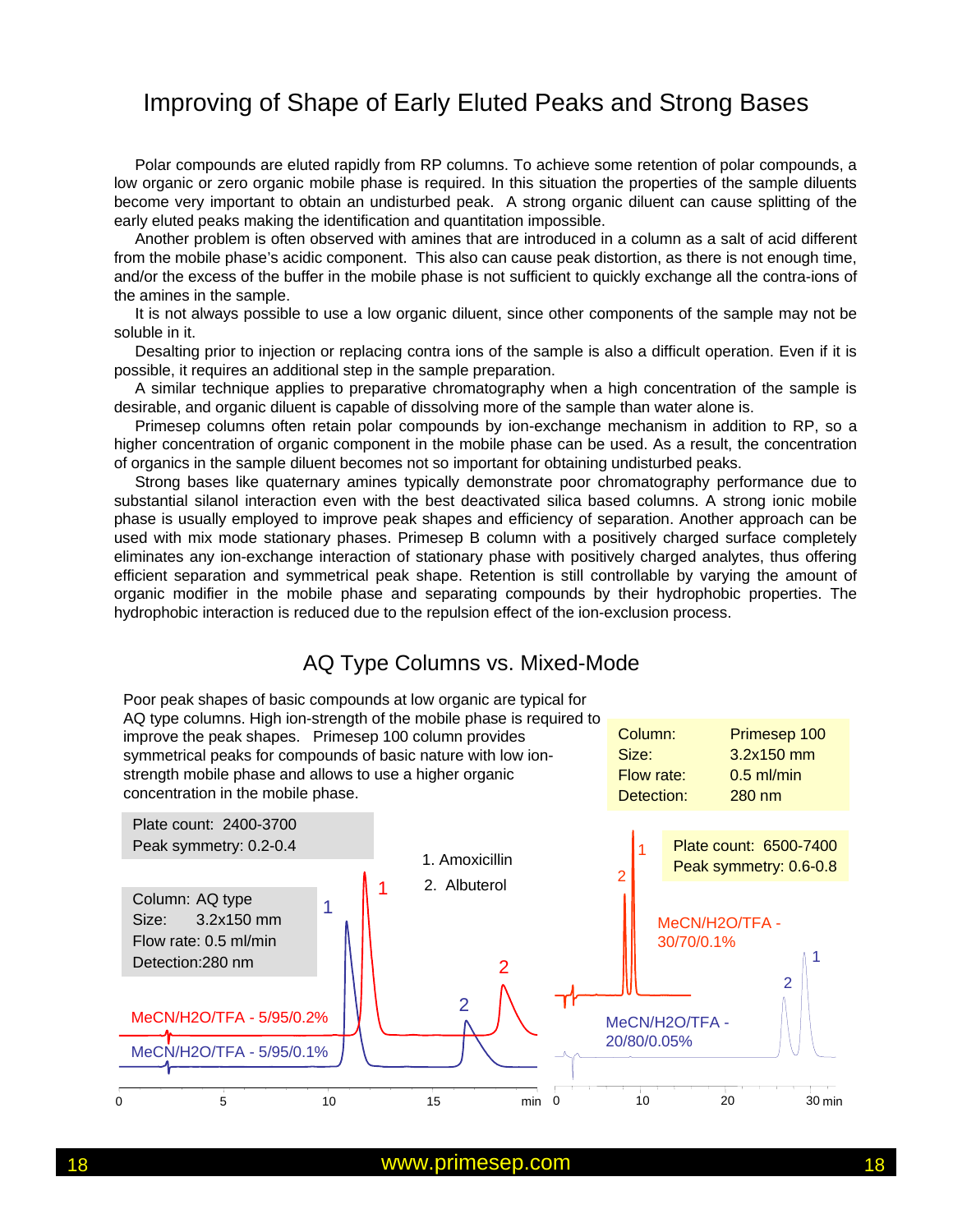#### Study of Dopamine Sample Diluents

This example shows the effect of a sample diluent on a peak shape of dopamine. When the concentration of the organics reaches 30%, dopamine peak shape and the retention get inconsistent which makes the identification and quantitation impossible.

When Primesep 100 column is used for the same application, there is no peak distortion observed even at 50% organic concentration in the sample diluent. This is a convenient feature of this technology which allows to use a wide spectrum of the solvents as a sample diluent.

![](_page_18_Figure_3.jpeg)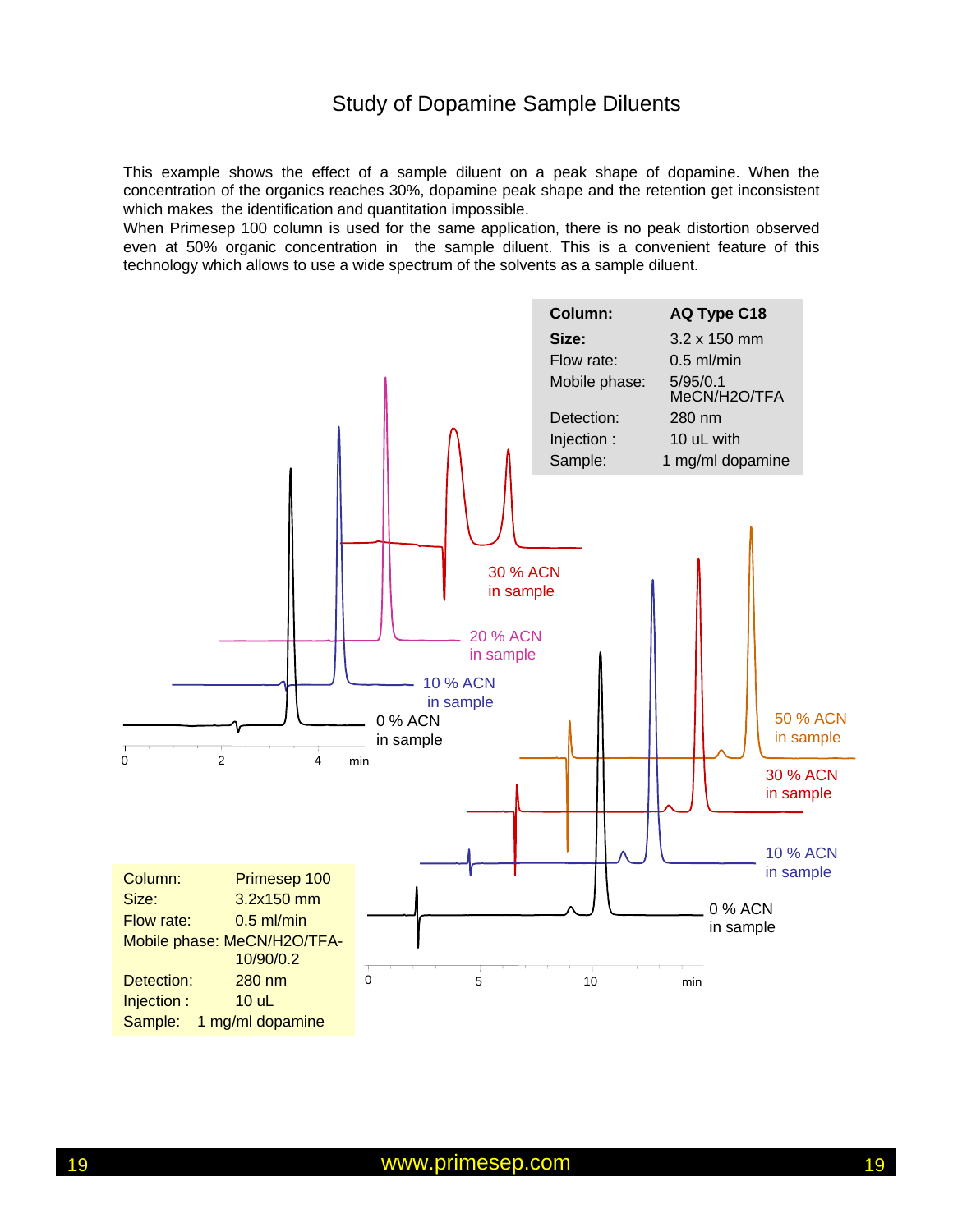#### Improving Peak Shape of Strong Bases by Ion-Exclusion Mechanism

Strong bases like quaternary amines do not perform well chromatographically due to the strong silanol interaction even with the best deactivated silica based columns. A strong ionic mobile phase is often employed to improve the peak shape and the separation efficiency. Another approach can be used with mix-mode stationary phases. Primesep B column with a positively charged surface completely eliminates any ion-exchange interaction of the stationary phase with positively charged analytes and, thus, offers efficient separation and a symmetrical peak shape. Retention is still controllable by varying the amount of organic modifier in the mobile phase that provides separation of the compounds according to their hydrophobic properties. Hydrophobic interaction is reduced due to the repulsion effect of the ion-exclusion process.

![](_page_19_Figure_2.jpeg)

20 www.primesep.com 20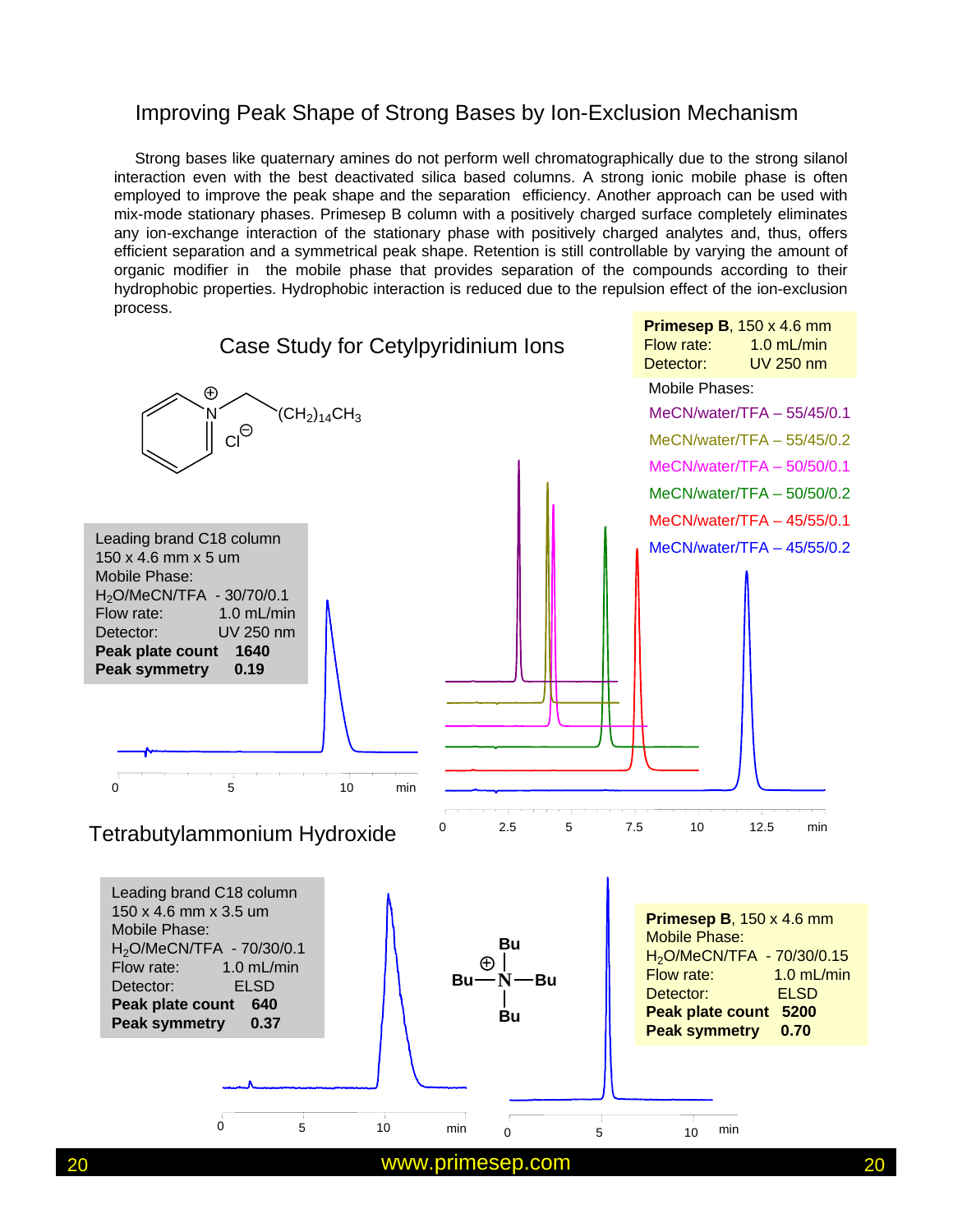#### High Loadability of Primesep Phases toward Polar Ionizable Compounds and High Ion Strength Samples.

Ion-pairing reagents are not compatible with preparative chromatography, LC-MS, and ELS detection. Primesep columns offer an alternative way of retention of polar compounds through ionexchange mechanism with embedded ion-bearing groups.

![](_page_20_Figure_2.jpeg)

The combination of ion-exchange and reverse separation modes in a single column offers a wide selection of conditions to tailor your separation in the way that is most convenient and economical. The last is very important when the preparative separation is required. If ionizable compounds are separated, a chromatographer can choose the conditions where a high concentration of an organic modifier is present in the mobile phase. Thus, the cost of solvent removal can be significantly reduced, and the organic solvent can be recycled. Another benefit of using Primesep preparative columns is an ability to reverse the elution order of differently charged components of the mixture that helps isolate a particular component in the mixture.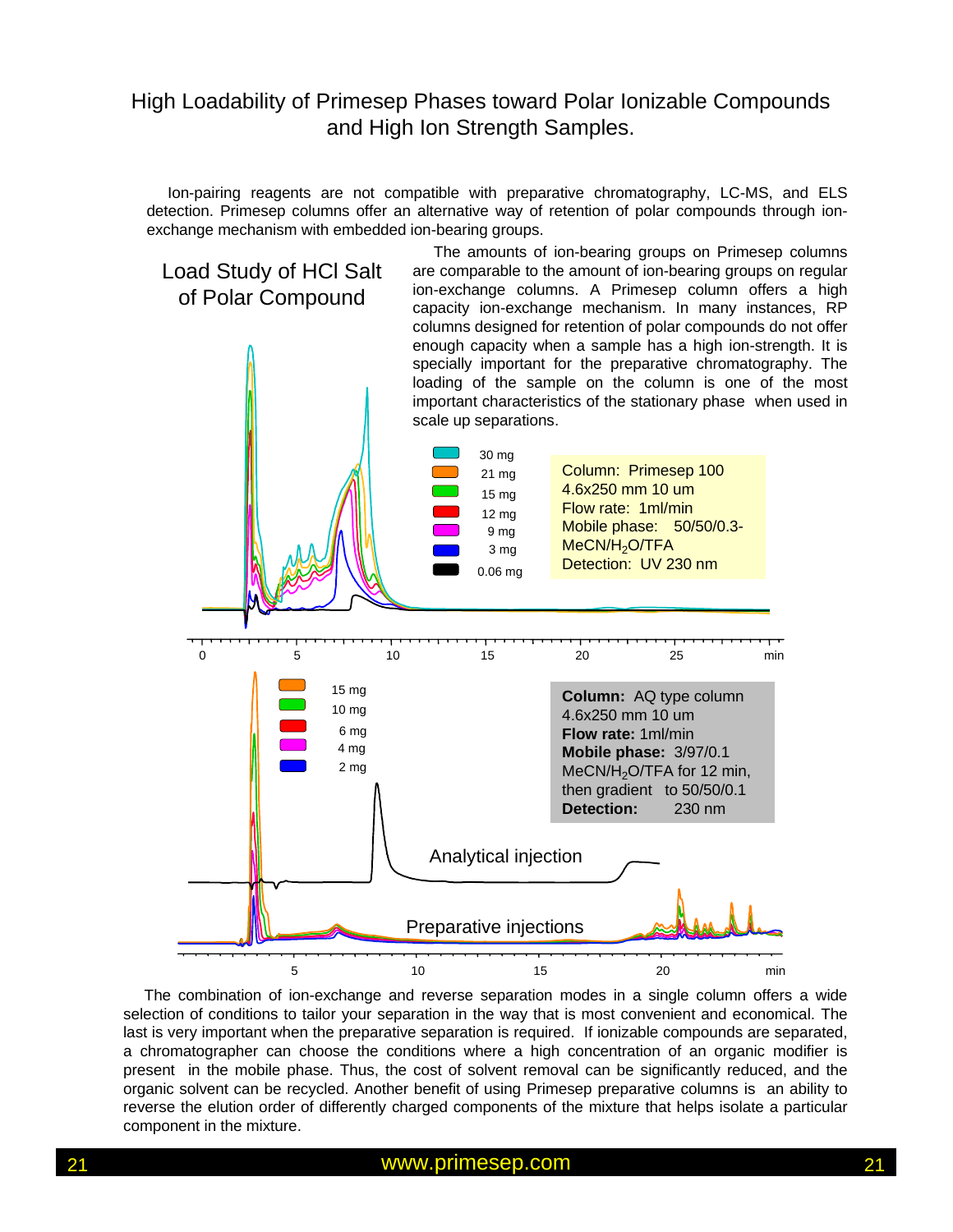# New Approach to Establish Purity of Reference Standards with Two Alternative Methods

FDA requires establishing purity of a reference standard with at least two alternative methods. Typically, the reverse phase chromatography and the normal phase TLC method are used to identify possible impurities which are not identifiable by either method alone. This approach is labor intensive, as TLC is not a well-automated technique, requires specialized equipment, alternative data handling process, occupies a significant bench and hood space, and uses toxic reagents and flammable solvents in open containers.

The mixed mode chromatography can be used alone or in combination with a regular reverse phase technique to create a universal approach for establishing purity of the reference standards. There are three ways to do this:

- 1. Using two columns reverse phase and mixed-mode to provide two different separation media for an orthogonal separation.
- 2. Using two mixed-mode columns reverse phase anion-exchange and reverse phase cation-exchange to produce an orthogonal platform for the reference standards
- 3. Using one mixed mode column in two different modes of separation (normal and reverse, reverse and ion-exchange, polar organic mode and ion-exchange etc.) to produce an orthogonal platform for the reference standards

### Control of Elution Order

Two columns – a regular reverse phase column and a mixed-mode column - provide two different separation media for an orthogonal separation.

![](_page_21_Figure_8.jpeg)

Primesep B has embedded anion exchange functional groups, allowing to reverse the retention order by using HCOOH instead of TFA in the mobile phase. Separation on typical reverse phase columns are not effected by the type of acidic modifier.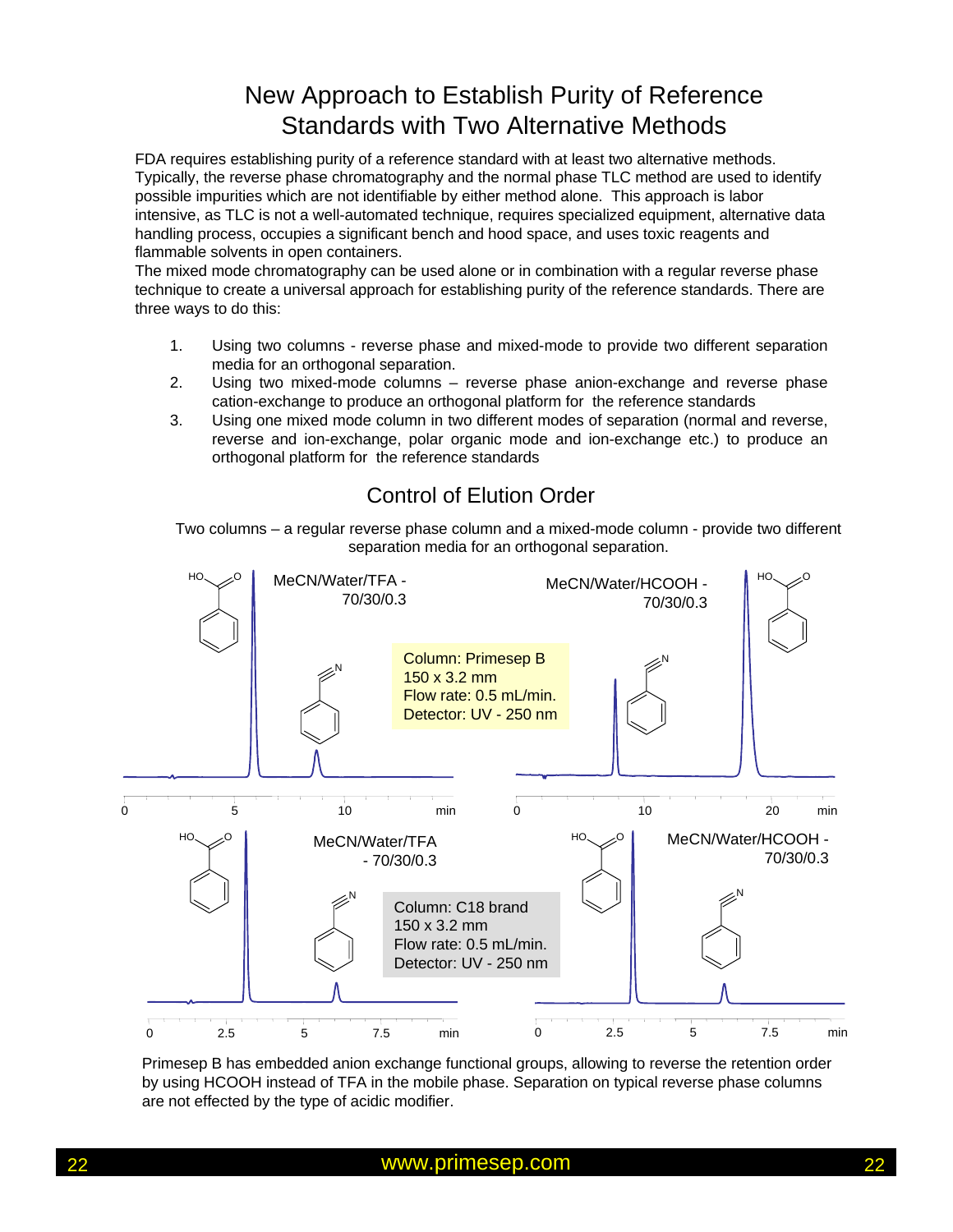#### Reverse - Phase Separation

![](_page_22_Figure_1.jpeg)

#### Analysis of Glyphosate.

Two mixed-mode columns – a reverse phase anion-exchange column and a reverse phase cation exchange column - produce an orthogonal platform for the reference standards. Retention and elution order is orthogonal for charged molecules.

![](_page_22_Figure_4.jpeg)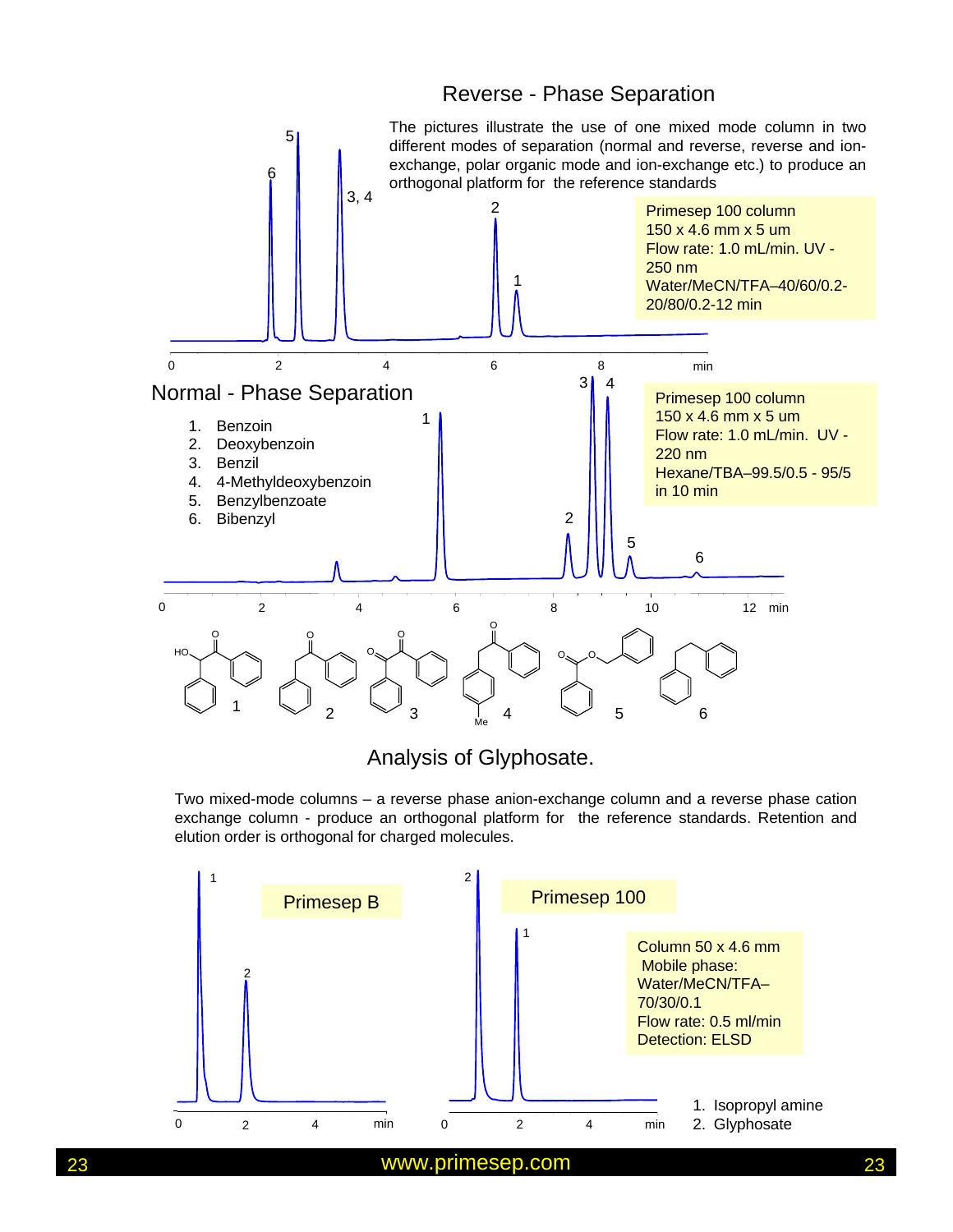# Simultaneous Separation of Inorganic Ions and Organic Compounds in Single HPLC Method

In many instances, ionizable compounds exist as salts of organic molecules with inorganic counter ions. This is common for drugs, surface active compounds, biological molecules, and many other industrial and research substances. Typically, two independent analytical methods are created for analysis of such salts – reverse phase for organic part and ion chromatography method, or titration, for inorganic part.

Primesep™ columns offer a unique ability to analyze both parts of such salts at the same time. ELSD in combination with standard UV detector is a convenient tool for this purpose.

![](_page_23_Figure_3.jpeg)